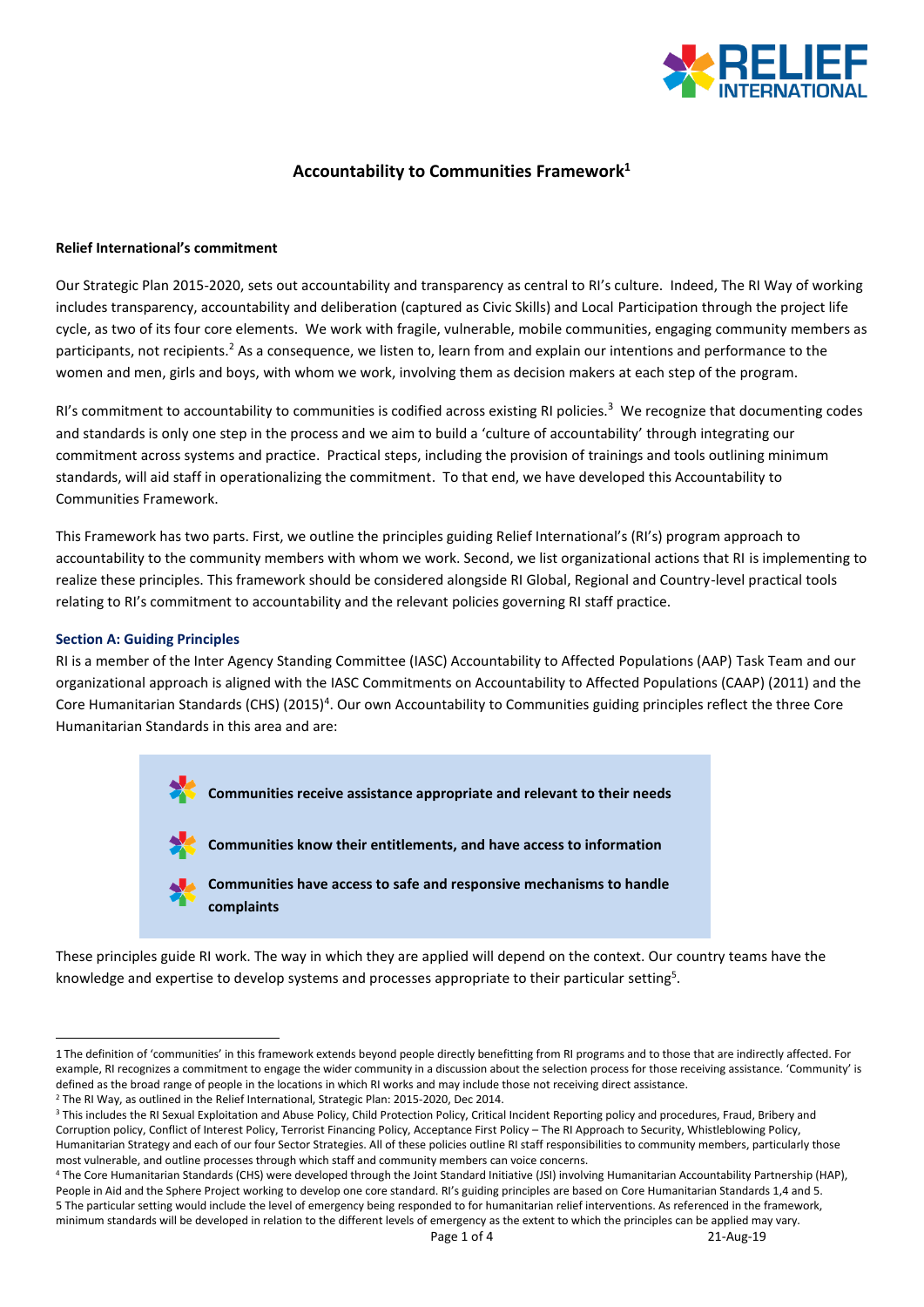

### **1. Communities receive assistance appropriate and relevant to their needs**

RI is committed to implementing programs that address local priorities effectively. We recognize the importance of listening to community members and adapting program design according to what we learn. This includes both at the initial program design stage on the basis of needs assessments and community consultation, and also throughout the life cycle according to monitoring and evaluation findings and community feedback. Relief International endorses the following principles to ensure programs are appropriate and relevant to community needs. We will:

- Engage a broad spectrum of the community when doing needs assessments, baseline studies and project evaluations. This includes government officials and community leaders, where appropriate, as well as other members of the population.
- Take into account the views of men, women, boys and girls of different ages.
- Prioritize the situation of vulnerable people, including women, children and hard to reach populations in our assessments.
- Disaggregate data by gender and age at a minimum, and where possible, by disability.
- Extend the definition of diversity to include composition of the assessment team and ensure gender balance.
- Share results from needs assessments and ongoing program learning with communities concerned and with other agencies when possible.
- Always base the program approach on evidence, including needs assessment findings where available.
- Continuously consult with communities throughout program implementation, to find out whether the program is meeting their needs and whether adjustments need to be made.
- Actively engage communities themselves in project monitoring and implementation.
- Wherever possible, conduct joint assessments, recognizing that it is most effective to work in a coordinated approach with other organizations in the sector.

## **2. Communities know their entitlements, have access to information and participate in decisions that affect them**

The RI Way takes a community-driven approach, engaging with community members as active participants rather than passive recipients. Such engagement increases resilience and independence, which raises the likelihood of the success and sustainability of our programs. The RI Way also builds core civic skills of transparency, accountability and deliberation into all programs. We engage a range of local stakeholders in the delivery of projects. Informed and empowered community members strengthen the outcomes of all project phases, build community ownership for sustainability, and encourage feedback for continuous improvement. They can also strengthen trust, transparency and reduce the risk of corruption and fraud. RI aims to adhere to the following principles to ensure our response is based on communication, participation, deliberation and accountability. We will:

- Inform all stakeholders about Relief International's work. This includes RI staff, community members, and other relevant partners. Communicating with community and religious leaders is important, but this will be in addition to sharing information with the wider community.
- Communicate basic information including RI mission and values, RI contact details, project details, objectives, any distribution plan, beneficiary selection criteria, evaluation findings, details of feedback mechanisms.
- Consider what should not be shared: most crucially this includes any sensitive information that may compromise the safety of staff or community members. 6
- Share information in a format accessible to the affected populations. Text is culturally appropriate, translated to the local language and free of jargon.
- Consider the various approaches available for communication and identify those most appropriate to the context (including for example, leaflets, community discussions, notice boards).
- Ensure participation and engagement of communities through community dialogues or surveys, to gain ideas and input throughout the project

**.** 

<sup>&</sup>lt;sup>6</sup> As detailed in the Operational Framework for Accountability to Communities, at the time of writing, RI guidelines around information sharing protocol are currently under development. Once available, these should be consulted by Country Offices as part of the project mobilization process.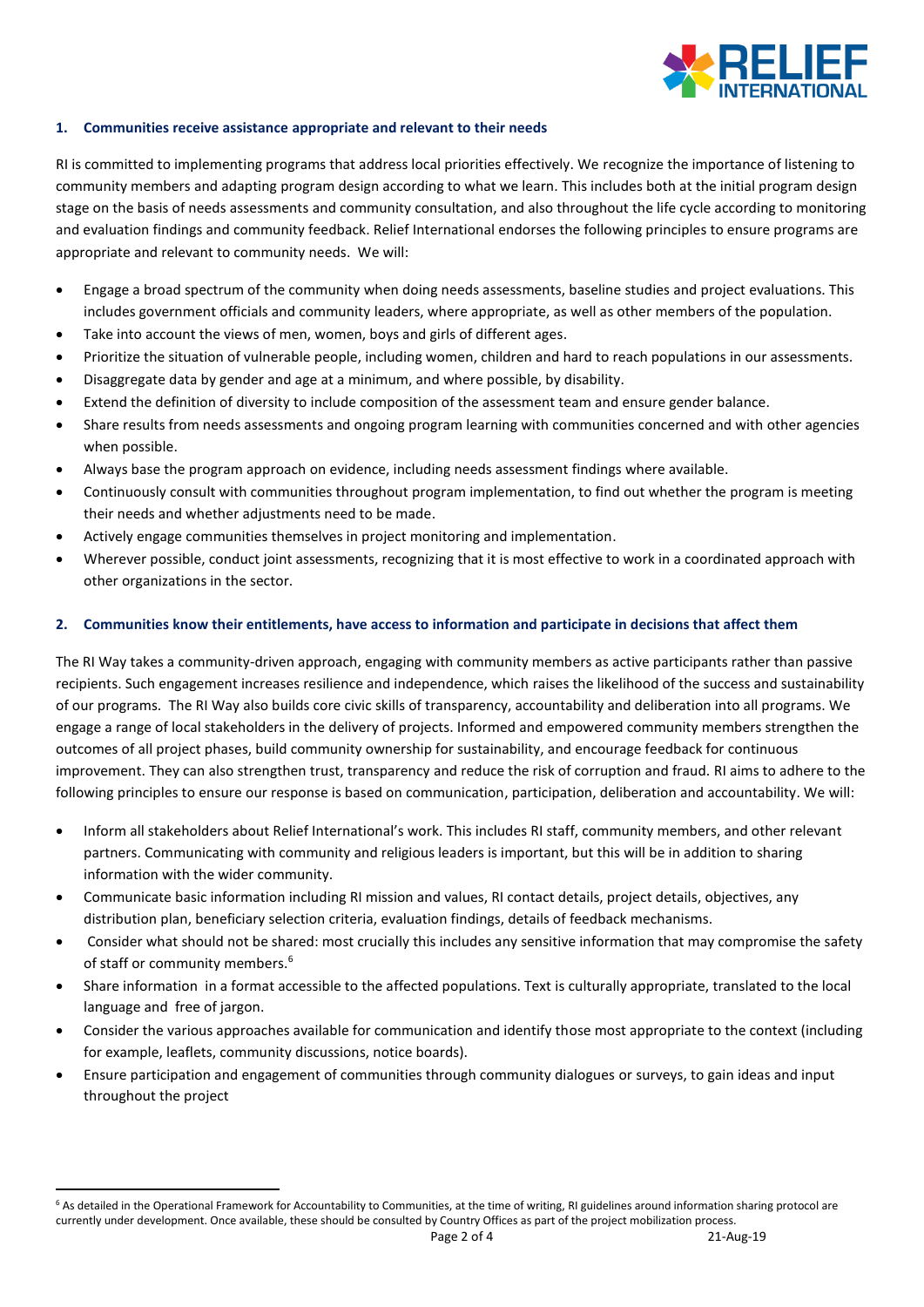

### **3. Communities have access to safe and responsive mechanisms to handle complaints**

RI recognizes the importance of establishing effective mechanisms that enable communities to provide feedback and complaints. This can be either through an RI-led system, or where feasible, a joint complaints mechanism with other agencies. This communication channel enables beneficiaries to voice their suggestions and for RI to listen to what is working and what is not working in order to adjust the program approach accordingly. In addition to incorporating learning at the project level, RI recognizes the need to monitor trends regarding feedback at the institutional level for lessons incorporated into future planning. Relief International aims to adhere to the following principles to ensure complaints are welcomed and addressed. We will:

- Ensure feedback mechanisms are in place in all RI programs. The type of feedback mechanism employed will be appropriate to the context and the kind of project<sup>7</sup>. Before beginning any feedback mechanism, it is important to involve community members to determine the best modalities for leaving feedback or complaints. Examples include complaint boxes, dedicated text/SMS numbers, as well as hotlines.<sup>8</sup>
- Clearly communicate to community members, the system for making complaints.
- As much as possible, manage expectations of communities, ensuring awareness of what is, and is not, within RI's control.
- Ensure feedback and complaints remain confidential and that community members can be confident that any issues raised are dealt with in a sensitive and prompt manner with no fear of retaliation.
- Consider the approach to dealing with the complaint according to the level of seriousness of the issue raised. For those of a significant or critical nature, RI's Serious Incident Reporting mechanism will be used to ensure it receives due attention at leadership level.
- Address urgently and in line with RI's Serious Incident Reporting process<sup>9</sup>, any complaints evaluated as serious, including those related to child protection and sexual exploitation and abuse.
- Train staff in the design, implementation and monitoring of complaints-handling processes
- Act on complaints, and where not within the remit of Relief International, refer them to the responsible agency. We recognize that if complaints are received and not seen to be addressed, this can cause frustration and disappointment within communities.

### **Operationalizing the Principles and Measuring Organizational Progress**

**.** 

To realize these principles a range of steps will be taken by Relief International's departments and staff at all levels of the organization. With this in mind RI has developed an Operational Framework for Accountability to Communities, with responsibilities and timelines clearly stated. This Operational Framework is an action plan to guide RI in realizing our goal of being fully accountable to the communities in which we work. It is a live document to be periodically updated. We will track progress towards our goal at the global level on a quarterly basis through the following indicators<sup>10</sup>:

- Percentage of proposals designed with significant level of community participation
- Percentage of projects implemented with significant level of community participation
- Percentage of projects which make RI principles and processes for accountability available to communities
- Percentage of projects with effective feedback and complaints mechanism in place

<sup>&</sup>lt;sup>7</sup> As explained in 'Acceptance First, the RI Approach to Security', "If the mechanisms chosen for honest feedback from communities are culturally inappropriate (e.g., only male staff available to talk with women beneficiaries in some places), only technology-based or otherwise unusable by the local communities, or the methodology for communities to give honest feedback is hampered by the feeling that they have no one to turn to outside of their regular contact (who may be the focus of their discontent), then effective feedback will not occur."

<sup>&</sup>lt;sup>8</sup> RI country offices may refer to the detailed guidance around appropriate modalities of feedback mechanisms which will be available by December 2016.

<sup>&</sup>lt;sup>9</sup> Staff should refer to the Serious Incident Reporting Policy and Procedures which provides guidelines for determining whether an incident counts as 'critical'.

<sup>&</sup>lt;sup>10</sup> Definitions for Key terms in these indicators as well as process and frequency for collection is outlined in the 'RI Program Management Indicators' and on the database, RI View.